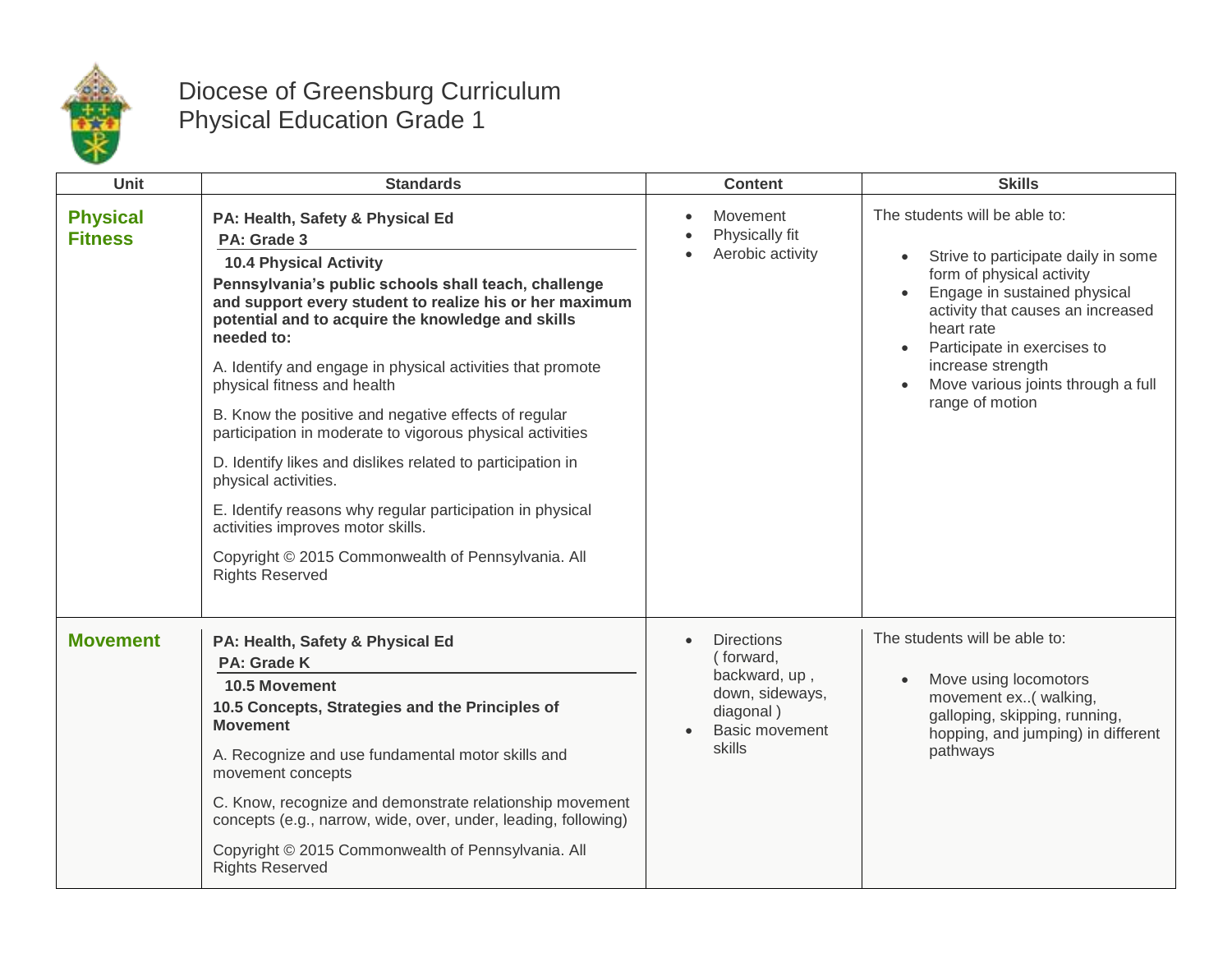| <b>Unit</b>              | <b>Standards</b>                                                                                                                                                                                                                                                                                                                                                                                                                                                                                                                                                                                                                                                                                                                                                                                                | <b>Content</b>                                                                                 | <b>Skills</b>                                                                                                                                                                                                                                   |
|--------------------------|-----------------------------------------------------------------------------------------------------------------------------------------------------------------------------------------------------------------------------------------------------------------------------------------------------------------------------------------------------------------------------------------------------------------------------------------------------------------------------------------------------------------------------------------------------------------------------------------------------------------------------------------------------------------------------------------------------------------------------------------------------------------------------------------------------------------|------------------------------------------------------------------------------------------------|-------------------------------------------------------------------------------------------------------------------------------------------------------------------------------------------------------------------------------------------------|
|                          |                                                                                                                                                                                                                                                                                                                                                                                                                                                                                                                                                                                                                                                                                                                                                                                                                 |                                                                                                |                                                                                                                                                                                                                                                 |
| <b>Locomotor</b>         | PA: Health, Safety & Physical Ed<br>PA: Grade 3<br><b>10.5 Movement</b><br>Pennsylvania's public schools shall teach, challenge<br>and support every student to realize his or her maximum<br>potential and to acquire the knowledge and skills<br>needed to:<br>A. Recognize and use basic movement skills and concepts.<br>• locomotor movements (e.g., run, leap, hop)<br>• non-locomotor movements (e.g., bend, stretch, twist)<br>· manipulative movements (e.g., throw, catch, kick)<br>• relationships (e.g., over, under beside)<br>• combination movements (e.g.,<br>locomotor, non-locomotor, manipulative)<br>· space awareness (e.g., self-space, levels, pathways,<br>directions)<br>· effort (e.g., speed, force)<br>Copyright © 2015 Commonwealth of Pennsylvania. All<br><b>Rights Reserved</b> | <b>Basic locomotor</b><br>$\bullet$<br>moves                                                   | The students will be able to:<br>Walk, run, skip, gallop, hop, and<br>jump while participating in<br>activities<br>Demonstrate body control<br>$\bullet$<br>Demonstrate balance<br>Demonstrate arm and leg<br>coordination                      |
| Non-<br><b>locomotor</b> | PA: Health, Safety & Physical Ed<br>PA: Grade 3<br><b>10.4 Physical Activity</b><br>Pennsylvania's public schools shall teach, challenge<br>and support every student to realize his or her maximum<br>potential and to acquire the knowledge and skills<br>needed to:<br>A. Identify and engage in physical activities that promote<br>physical fitness and health<br>B. Know the positive and negative effects of regular<br>participation in moderate to vigorous physical activities<br>10.5 Movement<br>Pennsylvania's public schools shall teach, challenge<br>and support every student to realize his or her maximum                                                                                                                                                                                    | <b>Movement Skills</b><br>Non-Locomotor<br>movements<br>Manipulative<br>$\bullet$<br>movements | Students will be able to:<br>Demonstrate non-locomotor skills<br>while utilizing the concept of<br>space awareness<br>(direction/ranges)<br>Bend/stretch<br>$\circ$<br>Twist/turn<br>$\circ$<br>Swing/ sway<br>$\circ$<br>Push/ pull<br>$\circ$ |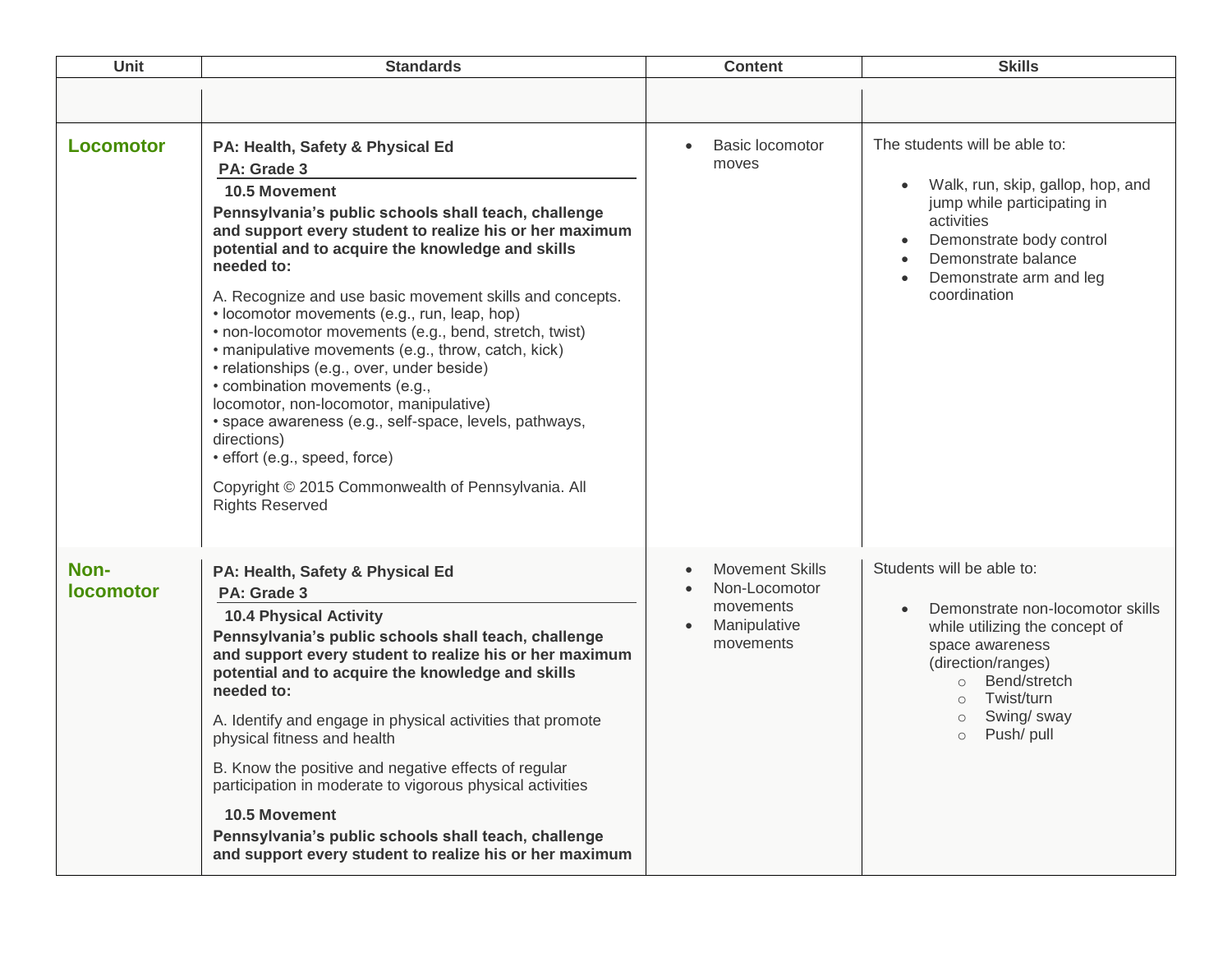| Unit          | <b>Standards</b>                                                                                                                                                                                                                                                                                                                                                                                                                                                                                                                                                                                                                                                                                                                                                                                                                                                                                                                                                                                                                                          | <b>Content</b>                                                                   | <b>Skills</b>                                                                                                                                                                                                                                                                                                                                                                                                                    |
|---------------|-----------------------------------------------------------------------------------------------------------------------------------------------------------------------------------------------------------------------------------------------------------------------------------------------------------------------------------------------------------------------------------------------------------------------------------------------------------------------------------------------------------------------------------------------------------------------------------------------------------------------------------------------------------------------------------------------------------------------------------------------------------------------------------------------------------------------------------------------------------------------------------------------------------------------------------------------------------------------------------------------------------------------------------------------------------|----------------------------------------------------------------------------------|----------------------------------------------------------------------------------------------------------------------------------------------------------------------------------------------------------------------------------------------------------------------------------------------------------------------------------------------------------------------------------------------------------------------------------|
|               | potential and to acquire the knowledge and skills<br>needed to:<br>A. Recognize and use basic movement skills and concepts.<br>• locomotor movements (e.g., run, leap, hop)<br>• non-locomotor movements (e.g., bend, stretch, twist)<br>· manipulative movements (e.g., throw, catch, kick)<br>• relationships (e.g., over, under beside)<br>• combination movements (e.g.,<br>locomotor, non-locomotor, manipulative)<br>• space awareness (e.g., self-space, levels, pathways,<br>directions)<br>· effort (e.g., speed, force)<br>Copyright © 2015 Commonwealth of Pennsylvania. All<br><b>Rights Reserved</b>                                                                                                                                                                                                                                                                                                                                                                                                                                         |                                                                                  |                                                                                                                                                                                                                                                                                                                                                                                                                                  |
| <b>Skills</b> | PA: Health, Safety & Physical Education (2002)<br>PA: Grade 3<br><b>10.4 Physical Activity</b><br>Pennsylvania's public schools shall teach, challenge<br>and support every student to realize his or her maximum<br>potential and to acquire the knowledge and skills<br>needed to:<br>A. Identify and engage in physical activities that promote<br>physical fitness and health<br>E. Identify reasons why regular participation in physical<br>activities improves motor skills.<br>F. Recognize positive and negative interactions of small<br>group activities. • roles (e.g., leader, follower) •<br>cooperation/sharing • on task participation<br><b>10.5 Movement</b><br>Pennsylvania's public schools shall teach, challenge<br>and support every student to realize his or her maximum<br>potential and to acquire the knowledge and skills<br>needed to:<br>A. Recognize and use basic movement skills and concepts. •<br>locomotor movements (e.g., run, leap, hop) • non-locomotor<br>movements (e.g., bend, stretch, twist) • manipulative | Basic movement<br>skills<br>Hand-eye<br>coordination<br>Foot-eye<br>coordination | The students will be able to:<br>Follow the rules of the game<br>$\bullet$<br>Travel safely around the gym<br>Follow directions<br>Demonstrate being a good sport<br>Throw and kick balls<br>Throw and catch to self<br>Throw at a target with accuracy<br>Throw and catch with a partner<br>Dribble basketball balls and<br>soccer balls<br>Juggle scarves<br>$\bullet$<br>Strike objects using a bat, hockey<br>stick, or hand |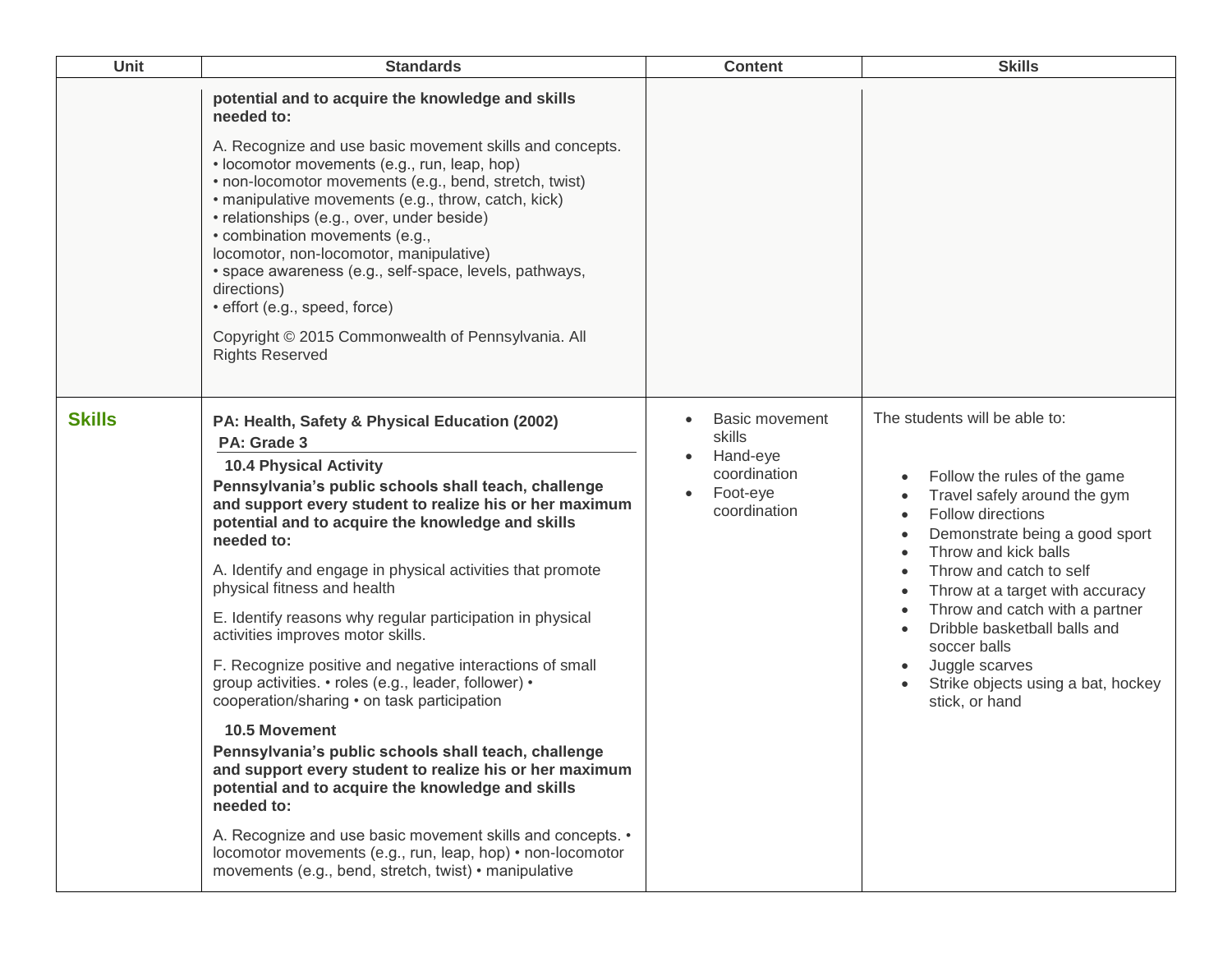| Unit                            | <b>Standards</b>                                                                                                                                                                                                                                                                                                                                                                                                                                                                                                                                                                                                                                                                                                                                                                                                                                                                                                                                                                                                                                                                               | <b>Content</b>                                                                                                                 | <b>Skills</b>                                                                                                                                                                     |
|---------------------------------|------------------------------------------------------------------------------------------------------------------------------------------------------------------------------------------------------------------------------------------------------------------------------------------------------------------------------------------------------------------------------------------------------------------------------------------------------------------------------------------------------------------------------------------------------------------------------------------------------------------------------------------------------------------------------------------------------------------------------------------------------------------------------------------------------------------------------------------------------------------------------------------------------------------------------------------------------------------------------------------------------------------------------------------------------------------------------------------------|--------------------------------------------------------------------------------------------------------------------------------|-----------------------------------------------------------------------------------------------------------------------------------------------------------------------------------|
|                                 | movements (e.g., throw, catch, kick) • relationships (e.g.,<br>over, under beside) • combination movements (e.g.,<br>locomotor, non-locomotor, manipulative) • space awareness<br>(e.g., self-space, levels, pathways, directions) • effort (e.g.,<br>speed, force)<br>F. Recognize and describe game strategies using<br>appropriate vocabulary. • faking/dodging • passing/receiving<br>• move MOVING to be open • defending space • following<br>rules of play<br>Copyright © 2015 Commonwealth of Pennsylvania. All<br><b>Rights Reserved</b>                                                                                                                                                                                                                                                                                                                                                                                                                                                                                                                                              |                                                                                                                                |                                                                                                                                                                                   |
| <b>Throwing</b><br>and Catching | PA: Health, Safety & Physical Ed<br>PA: Grade 3<br><b>10.4 Physical Activity</b><br>Pennsylvania's public schools shall teach, challenge<br>and support every student to realize his or her maximum<br>potential and to acquire the knowledge and skills<br>needed to:<br>A. Identify and engage in physical activities that promote<br>physical fitness and health<br>E. Identify reasons why regular participation in physical<br>activities improves motor skills.<br>10.5 Movement<br>Pennsylvania's public schools shall teach, challenge<br>and support every student to realize his or her maximum<br>potential and to acquire the knowledge and skills<br>needed to:<br>A. Recognize and use basic movement skills and concepts.<br>• locomotor movements (e.g., run, leap, hop)<br>· non-locomotor movements (e.g., bend, stretch, twist)<br>· manipulative movements (e.g., throw, catch, kick)<br>• relationships (e.g., over, under beside)<br>• combination movements (e.g.,<br>locomotor, non-locomotor, manipulative)<br>· space awareness (e.g., self-space, levels, pathways, | Eye /hand<br>$\bullet$<br>coordination<br>Balance and body<br>$\bullet$<br>control<br>Transferring<br>weight/ opposite<br>rule | The students will be able to:<br>Throw overhand (ball near ear)<br>or underhand ( ball near waist) to<br>their partners.<br>Demonstrate proper posture and<br>stance for throwing |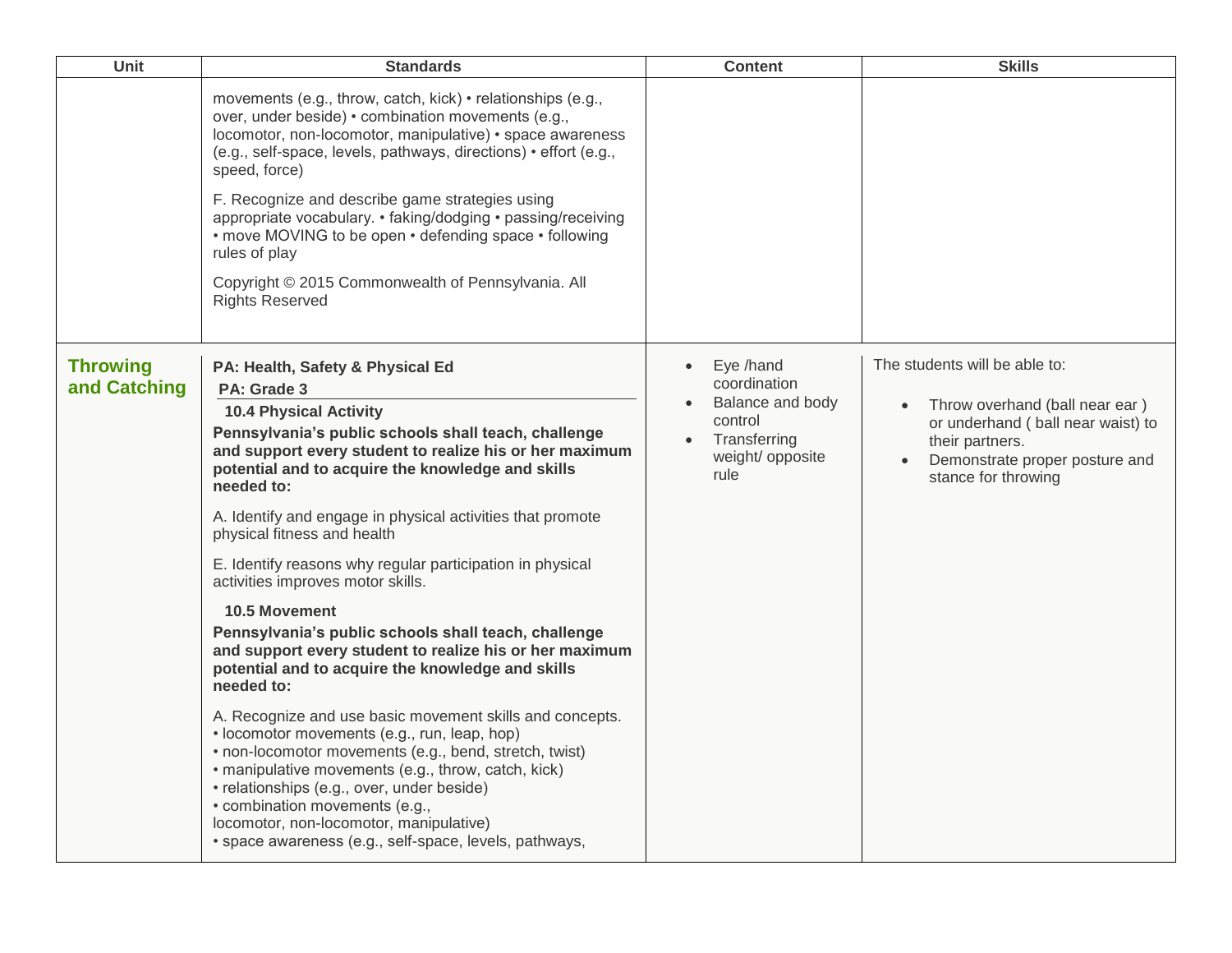| <b>Unit</b>    | <b>Standards</b>                                                                                                                                                                                                                                                                                                                                                                                                                                                                                                                                                                                                                                                                                                                                                                                                                                                                                                                                        | <b>Content</b>                                                       | <b>Skills</b>                                                                                                                                                                                                                                                                                  |
|----------------|---------------------------------------------------------------------------------------------------------------------------------------------------------------------------------------------------------------------------------------------------------------------------------------------------------------------------------------------------------------------------------------------------------------------------------------------------------------------------------------------------------------------------------------------------------------------------------------------------------------------------------------------------------------------------------------------------------------------------------------------------------------------------------------------------------------------------------------------------------------------------------------------------------------------------------------------------------|----------------------------------------------------------------------|------------------------------------------------------------------------------------------------------------------------------------------------------------------------------------------------------------------------------------------------------------------------------------------------|
|                | directions)<br>· effort (e.g., speed, force)<br>C. Know the function of practice.<br>E. Know and describe scientific principles that affect<br>movement and skills using appropriate vocabulary.<br>• gravity<br>• force production/absorption<br>• balance<br>• rotation<br>Copyright © 2015 Commonwealth of Pennsylvania. All<br><b>Rights Reserved</b>                                                                                                                                                                                                                                                                                                                                                                                                                                                                                                                                                                                               |                                                                      |                                                                                                                                                                                                                                                                                                |
| <b>Kicking</b> | PA: Health, Safety & Physical Ed<br>PA: Grade 3<br>10.5 Movement<br>Pennsylvania's public schools shall teach, challenge<br>and support every student to realize his or her maximum<br>potential and to acquire the knowledge and skills<br>needed to:<br>A. Recognize and use basic movement skills and concepts.<br>· locomotor movements (e.g., run, leap, hop)<br>• non-locomotor movements (e.g., bend, stretch, twist)<br>• manipulative movements (e.g., throw, catch, kick)<br>· relationships (e.g., over, under beside)<br>• combination movements (e.g.,<br>locomotor, non-locomotor, manipulative)<br>· space awareness (e.g., self-space, levels, pathways,<br>directions)<br>· effort (e.g., speed, force)<br>B. Recognize and describe the concepts of motor skill<br>development using appropriate vocabulary.<br>$\cdot$ form<br>· developmental differences<br>• critical elements<br>• feedback<br>C. Know the function of practice. | Eye/foot<br>$\bullet$<br>coordination<br>Balance and body<br>control | The students will be able to:<br>Kick a ball using all parts of their<br>$\bullet$<br>foot( heel, toes, inside, outside,<br>laces)<br>Kick the ball in different directions<br>$\bullet$<br>Kick a ball while moving in<br>$\bullet$<br>different directions and speeds<br>Run and kick a ball |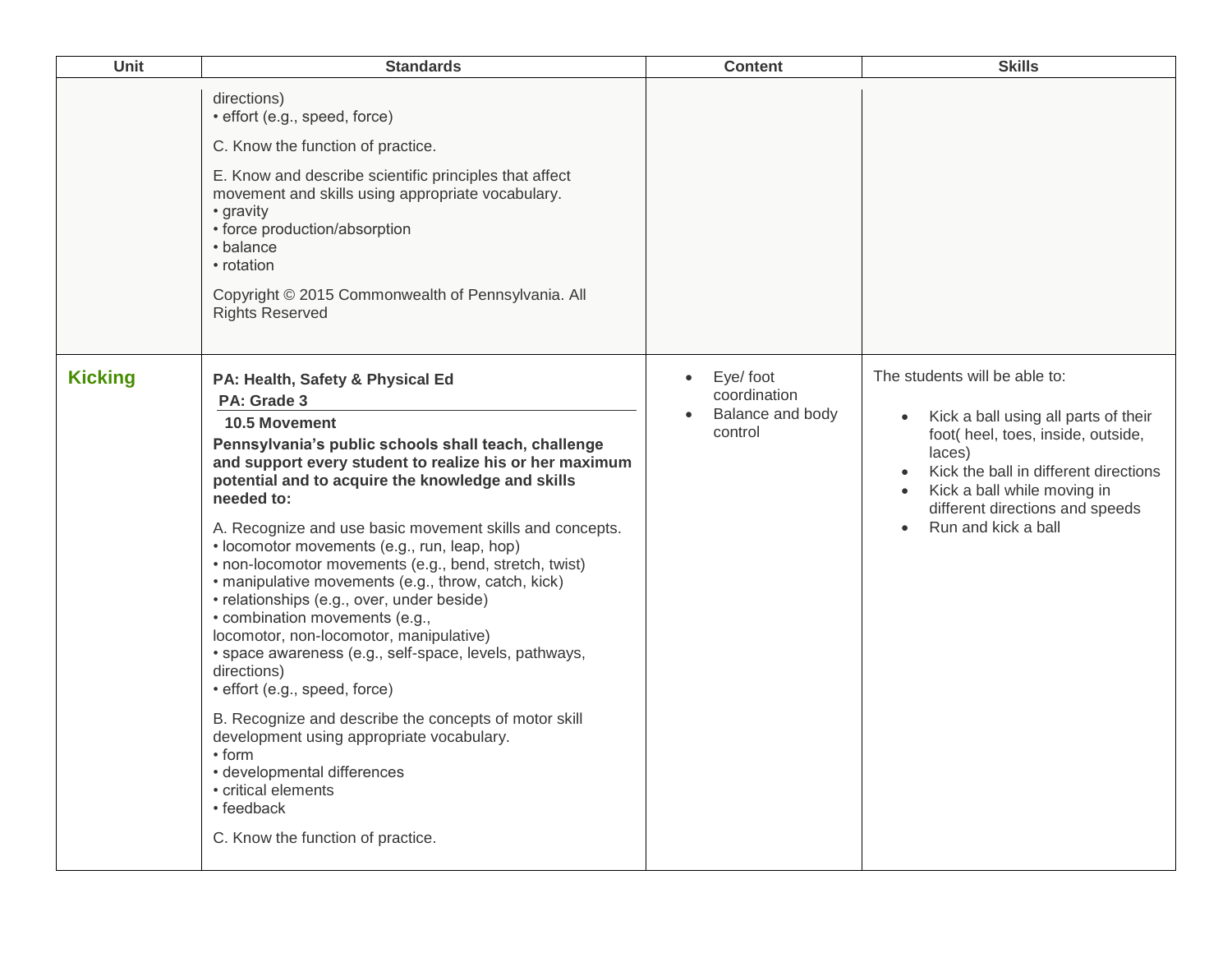| <b>Unit</b>                       | <b>Standards</b>                                                                                                                                                                                                                                                                                                                                                                                                                                                                                                                                                                                                                                                                                                                                                                                                                                                                                                                                                                                                                                                                                                                                                                                                                                                    | <b>Content</b>                                                                                      | <b>Skills</b>                                                                                                                                                                                   |
|-----------------------------------|---------------------------------------------------------------------------------------------------------------------------------------------------------------------------------------------------------------------------------------------------------------------------------------------------------------------------------------------------------------------------------------------------------------------------------------------------------------------------------------------------------------------------------------------------------------------------------------------------------------------------------------------------------------------------------------------------------------------------------------------------------------------------------------------------------------------------------------------------------------------------------------------------------------------------------------------------------------------------------------------------------------------------------------------------------------------------------------------------------------------------------------------------------------------------------------------------------------------------------------------------------------------|-----------------------------------------------------------------------------------------------------|-------------------------------------------------------------------------------------------------------------------------------------------------------------------------------------------------|
|                                   | Copyright © 2015 Commonwealth of Pennsylvania. All<br><b>Rights Reserved</b>                                                                                                                                                                                                                                                                                                                                                                                                                                                                                                                                                                                                                                                                                                                                                                                                                                                                                                                                                                                                                                                                                                                                                                                        |                                                                                                     |                                                                                                                                                                                                 |
| <b>Striking</b>                   | PA: Health, Safety & Physical Ed<br>PA: Grade 3<br><b>10.4 Physical Activity</b><br>Pennsylvania's public schools shall teach, challenge<br>and support every student to realize his or her maximum<br>potential and to acquire the knowledge and skills<br>needed to:<br>A. Identify and engage in physical activities that promote<br>physical fitness and health<br>E. Identify reasons why regular participation in physical<br>activities improves motor skills.<br>10.5 Movement<br>Pennsylvania's public schools shall teach, challenge<br>and support every student to realize his or her maximum<br>potential and to acquire the knowledge and skills<br>needed to:<br>A. Recognize and use basic movement skills and concepts.<br>• locomotor movements (e.g., run, leap, hop)<br>• non-locomotor movements (e.g., bend, stretch, twist)<br>· manipulative movements (e.g., throw, catch, kick)<br>• relationships (e.g., over, under beside)<br>• combination movements (e.g.,<br>locomotor, non-locomotor, manipulative)<br>· space awareness (e.g., self-space, levels, pathways,<br>directions)<br>· effort (e.g., speed, force)<br>C. Know the function of practice.<br>Copyright © 2015 Commonwealth of Pennsylvania. All<br><b>Rights Reserved</b> | Hand /eye<br>$\bullet$<br>coordination<br><b>Transferring weight</b><br>Balance and body<br>control | The students will be able to:<br>Strike a ball using their hands<br>$\bullet$<br>Strike a ball using a short handle<br>implement<br>Strike a ball using a long handle<br>$\bullet$<br>implement |
| <b>Bounce and</b><br><b>Catch</b> | PA: Health, Safety & Physical Ed<br>PA: Grade 3                                                                                                                                                                                                                                                                                                                                                                                                                                                                                                                                                                                                                                                                                                                                                                                                                                                                                                                                                                                                                                                                                                                                                                                                                     | Eye / hand<br>coordination                                                                          | The students will be able to:                                                                                                                                                                   |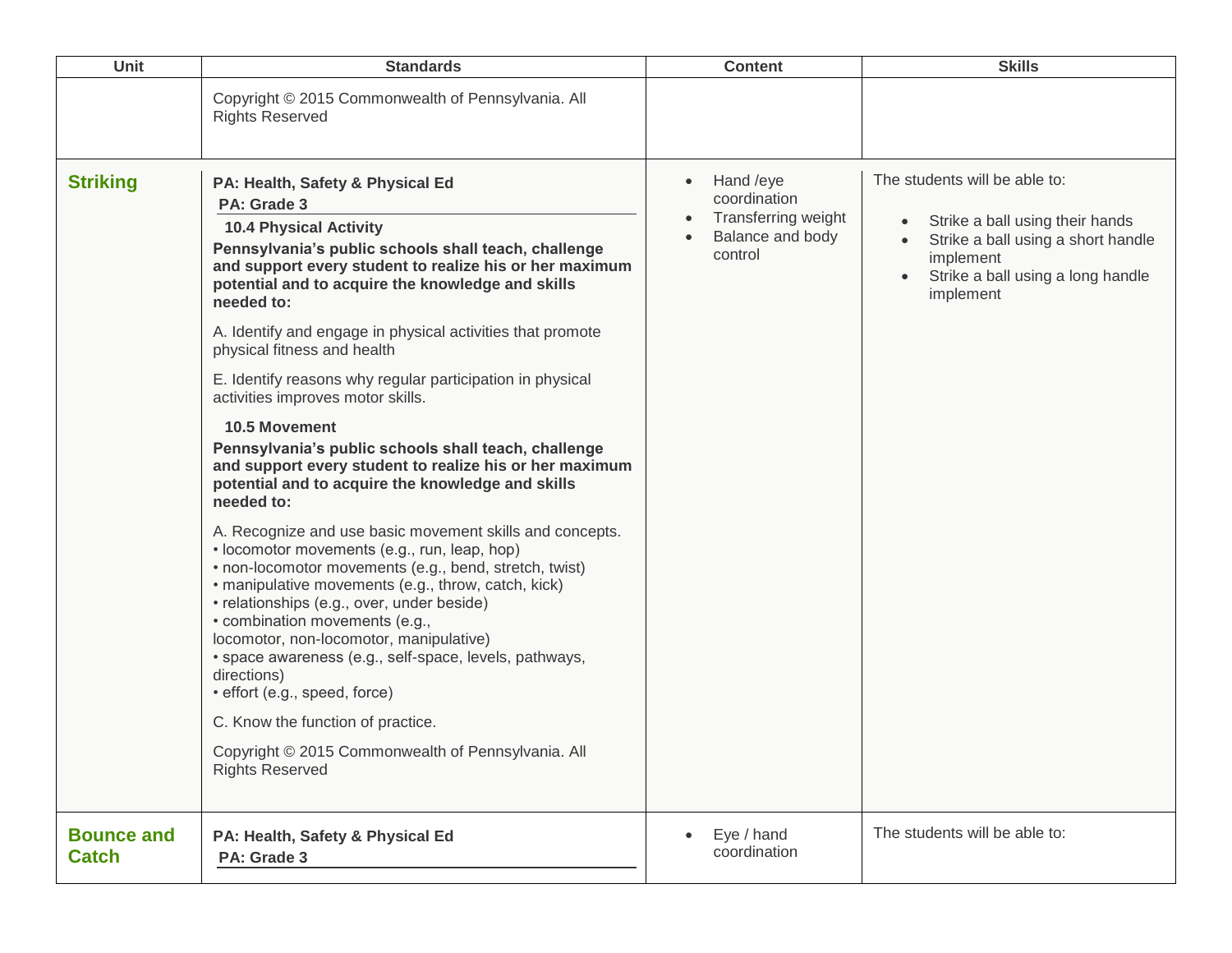| Unit                            | <b>Standards</b>                                                                                                                                                                                                                                                                                                                                                                                                                                                                                                                                                                                                                                                                                                                                                                                                                                                                                                                                                                                                                                                                 | <b>Content</b>                                                                                       | <b>Skills</b>                                                                                                                                                                                                                                            |
|---------------------------------|----------------------------------------------------------------------------------------------------------------------------------------------------------------------------------------------------------------------------------------------------------------------------------------------------------------------------------------------------------------------------------------------------------------------------------------------------------------------------------------------------------------------------------------------------------------------------------------------------------------------------------------------------------------------------------------------------------------------------------------------------------------------------------------------------------------------------------------------------------------------------------------------------------------------------------------------------------------------------------------------------------------------------------------------------------------------------------|------------------------------------------------------------------------------------------------------|----------------------------------------------------------------------------------------------------------------------------------------------------------------------------------------------------------------------------------------------------------|
|                                 | <b>10.4 Physical Activity</b><br>Pennsylvania's public schools shall teach, challenge<br>and support every student to realize his or her maximum<br>potential and to acquire the knowledge and skills<br>needed to:<br>A. Identify and engage in physical activities that promote<br>physical fitness and health<br><b>10.5 Movement</b><br>Pennsylvania's public schools shall teach, challenge<br>and support every student to realize his or her maximum<br>potential and to acquire the knowledge and skills<br>needed to:<br>A. Recognize and use basic movement skills and concepts.<br>• locomotor movements (e.g., run, leap, hop)<br>• non-locomotor movements (e.g., bend, stretch, twist)<br>• manipulative movements (e.g., throw, catch, kick)<br>• relationships (e.g., over, under beside)<br>• combination movements (e.g.,<br>locomotor, non-locomotor, manipulative)<br>· space awareness (e.g., self-space, levels, pathways,<br>directions)<br>· effort (e.g., speed, force)<br>Copyright © 2015 Commonwealth of Pennsylvania. All<br><b>Rights Reserved</b> | Transferring<br>weight/ opposite<br>rule<br>Balance and body<br>control                              | Bounce and catch a ball while<br>moving in different directions, and<br>pathways<br>When catching, the students will<br>know to "give" with their arms                                                                                                   |
| <b>Ball Skills</b><br>(Rolling) | PA: Health, Safety & Physical Ed<br>PA: Grade 3<br><b>10.4 Physical Activity</b><br>Pennsylvania's public schools shall teach, challenge<br>and support every student to realize his or her maximum<br>potential and to acquire the knowledge and skills<br>needed to:<br>A. Identify and engage in physical activities that promote<br>physical fitness and health<br>E. Identify reasons why regular participation in physical<br>activities improves motor skills.                                                                                                                                                                                                                                                                                                                                                                                                                                                                                                                                                                                                            | Transferring<br>$\bullet$<br>weight/ opposite<br>rule<br><b>Balance</b><br>Body control<br>$\bullet$ | The students will be able to:<br>Roll a ball on a flat surface( the<br>ball needs to make contact with<br>the floor at all times)<br>Roll a ball with knees bent<br>Demonstrate the 4 step<br>approach.(the step, push away,<br>back swing, and release) |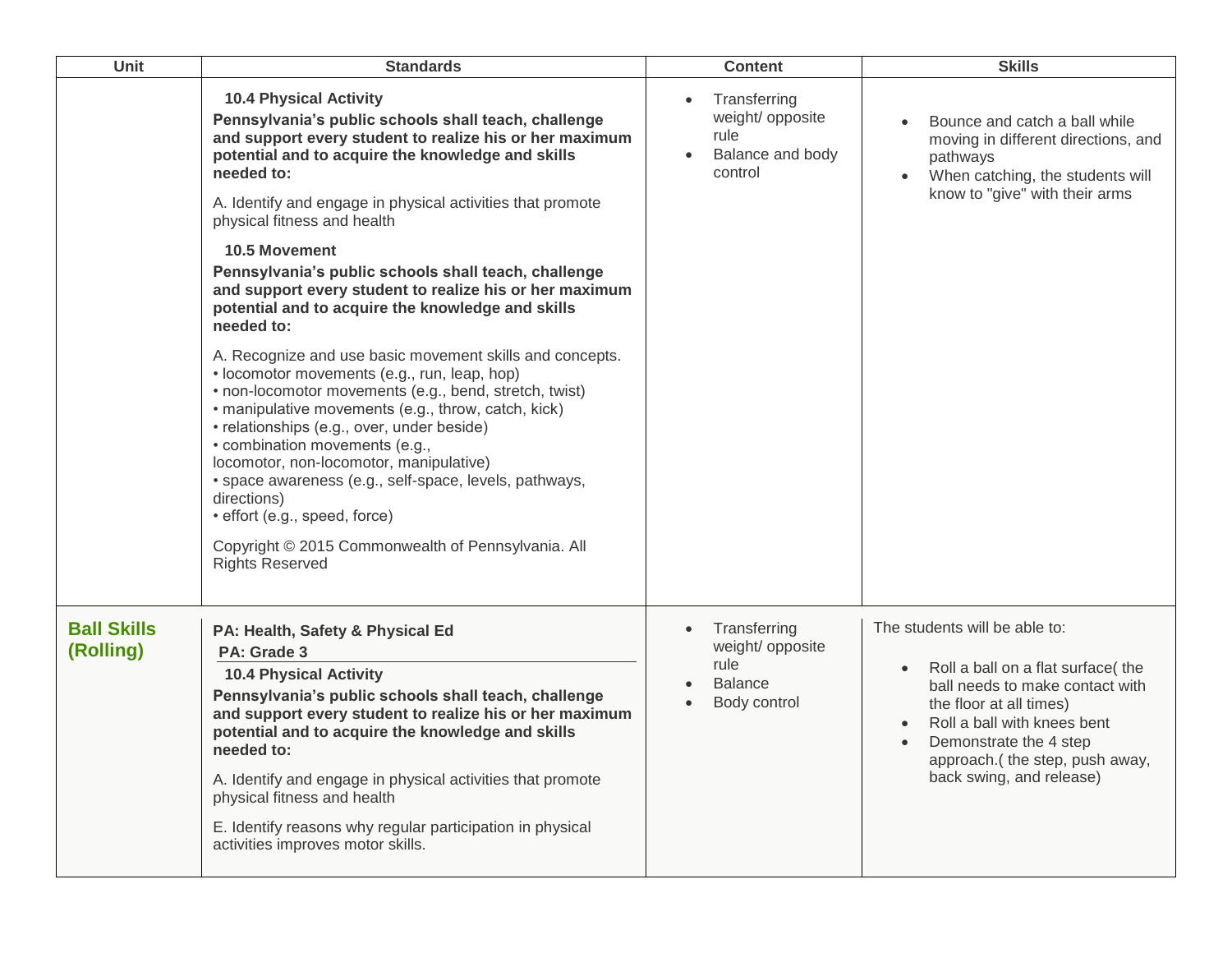| <b>Unit</b>  | <b>Standards</b>                                                                                                                                                                                                                                                                                                                                                                                                                                                                                                                                                                                                                                                                                                                                                                                                                                                                                                                                     | <b>Content</b>                                                 | <b>Skills</b>                                                                                                                                                                |
|--------------|------------------------------------------------------------------------------------------------------------------------------------------------------------------------------------------------------------------------------------------------------------------------------------------------------------------------------------------------------------------------------------------------------------------------------------------------------------------------------------------------------------------------------------------------------------------------------------------------------------------------------------------------------------------------------------------------------------------------------------------------------------------------------------------------------------------------------------------------------------------------------------------------------------------------------------------------------|----------------------------------------------------------------|------------------------------------------------------------------------------------------------------------------------------------------------------------------------------|
|              | <b>10.5 Movement</b><br>Pennsylvania's public schools shall teach, challenge<br>and support every student to realize his or her maximum<br>potential and to acquire the knowledge and skills<br>needed to:<br>A. Recognize and use basic movement skills and concepts.<br>• locomotor movements (e.g., run, leap, hop)<br>• non-locomotor movements (e.g., bend, stretch, twist)<br>· manipulative movements (e.g., throw, catch, kick)<br>· relationships (e.g., over, under beside)<br>• combination movements (e.g.,<br>locomotor, non-locomotor, manipulative)<br>· space awareness (e.g., self-space, levels, pathways,<br>directions)<br>· effort (e.g., speed, force)<br>E. Know and describe scientific principles that affect<br>movement and skills using appropriate vocabulary.<br>• gravity<br>• force production/absorption<br>• balance<br>• rotation<br>Copyright © 2015 Commonwealth of Pennsylvania. All<br><b>Rights Reserved</b> |                                                                |                                                                                                                                                                              |
| <b>Dance</b> | PA: Health, Safety & Physical Ed<br>PA: Grade 3<br><b>10.4 Physical Activity</b><br>Pennsylvania's public schools shall teach, challenge<br>and support every student to realize his or her maximum<br>potential and to acquire the knowledge and skills<br>needed to:<br>A. Identify and engage in physical activities that promote<br>physical fitness and health<br>D. Identify likes and dislikes related to participation in<br>physical activities.<br>10.5 Movement                                                                                                                                                                                                                                                                                                                                                                                                                                                                           | Types of dances<br>Balance and body<br>control<br>Coordination | The students will be able to:<br>Demonstrate the formation of the<br>$\bullet$<br>dances<br>Demonstrate the directions of the<br>$\bullet$<br>dances<br>Perform a dance step |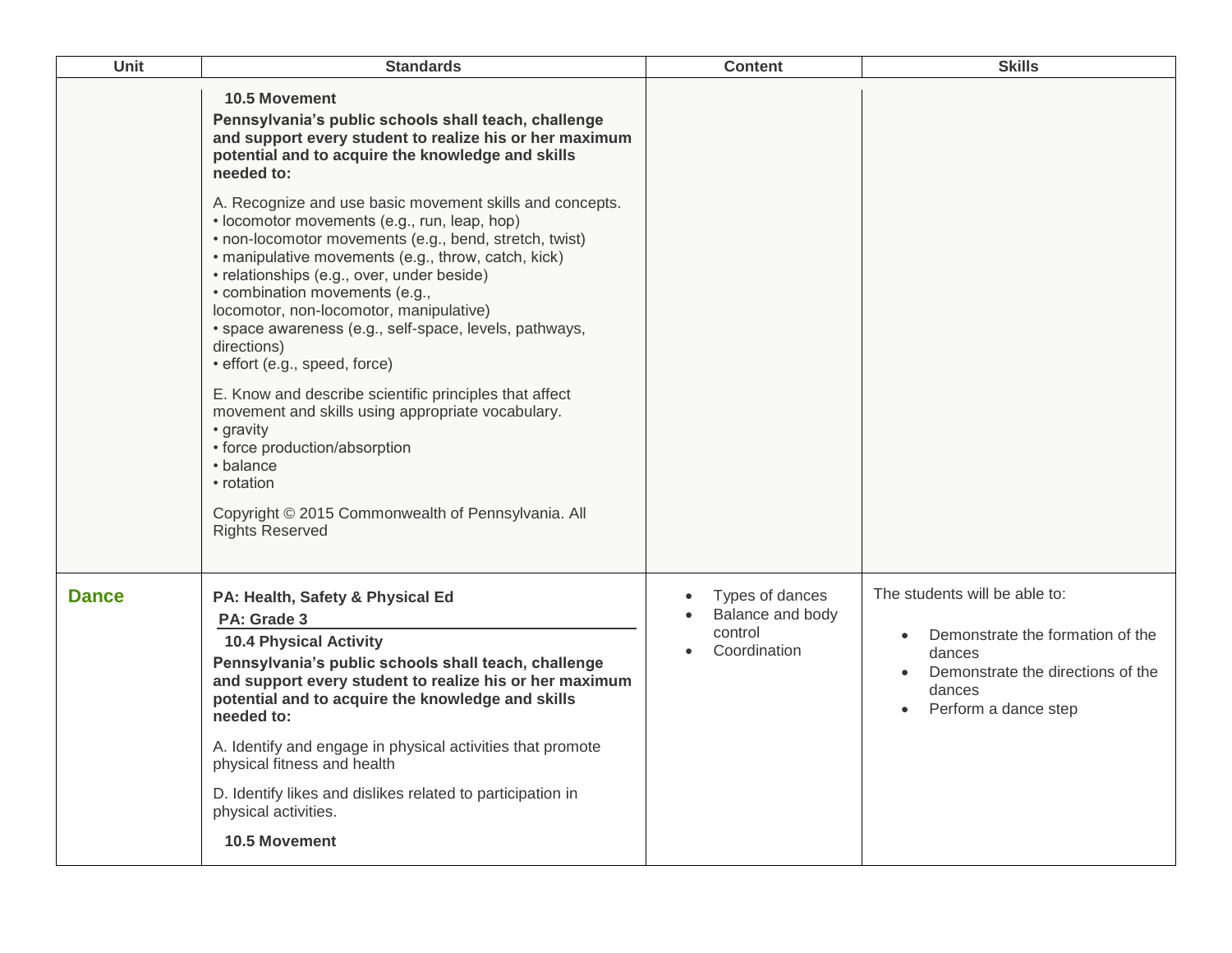| Unit                               | <b>Standards</b>                                                                                                                                                                                                                                                                                                                                                                                                                                                                                                                                                                                                                                                                                                                                                                                                                                                                                                                    | <b>Content</b>    | <b>Skills</b>                                                                                                                             |
|------------------------------------|-------------------------------------------------------------------------------------------------------------------------------------------------------------------------------------------------------------------------------------------------------------------------------------------------------------------------------------------------------------------------------------------------------------------------------------------------------------------------------------------------------------------------------------------------------------------------------------------------------------------------------------------------------------------------------------------------------------------------------------------------------------------------------------------------------------------------------------------------------------------------------------------------------------------------------------|-------------------|-------------------------------------------------------------------------------------------------------------------------------------------|
|                                    | Pennsylvania's public schools shall teach, challenge<br>and support every student to realize his or her maximum<br>potential and to acquire the knowledge and skills<br>needed to:<br>A. Recognize and use basic movement skills and concepts.<br>· locomotor movements (e.g., run, leap, hop)<br>• non-locomotor movements (e.g., bend, stretch, twist)<br>• manipulative movements (e.g., throw, catch, kick)<br>• relationships (e.g., over, under beside)<br>• combination movements (e.g.,<br>locomotor, non-locomotor, manipulative)<br>· space awareness (e.g., self-space, levels, pathways,<br>directions)<br>· effort (e.g., speed, force)<br>Copyright © 2015 Commonwealth of Pennsylvania. All<br><b>Rights Reserved</b>                                                                                                                                                                                                |                   |                                                                                                                                           |
| <b>Spatial</b><br><b>Awareness</b> | PA: Health, Safety & Physical Ed<br>PA: Grade 3<br><b>10.4 Physical Activity</b><br>Pennsylvania's public schools shall teach, challenge<br>and support every student to realize his or her maximum<br>potential and to acquire the knowledge and skills<br>needed to:<br>A. Identify and engage in physical activities that promote<br>physical fitness and health<br>B. Know the positive and negative effects of regular<br>participation in moderate to vigorous physical activities<br><b>10.5 Movement</b><br>Pennsylvania's public schools shall teach, challenge<br>and support every student to realize his or her maximum<br>potential and to acquire the knowledge and skills<br>needed to:<br>A. Recognize and use basic movement skills and concepts.<br>• locomotor movements (e.g., run, leap, hop)<br>• non-locomotor movements (e.g., bend, stretch, twist)<br>· manipulative movements (e.g., throw, catch, kick) | Spatial awareness | The students will be able to<br>Move in different pathways (<br>straight, curved, and zigzag)<br>Demonstrate body control while<br>moving |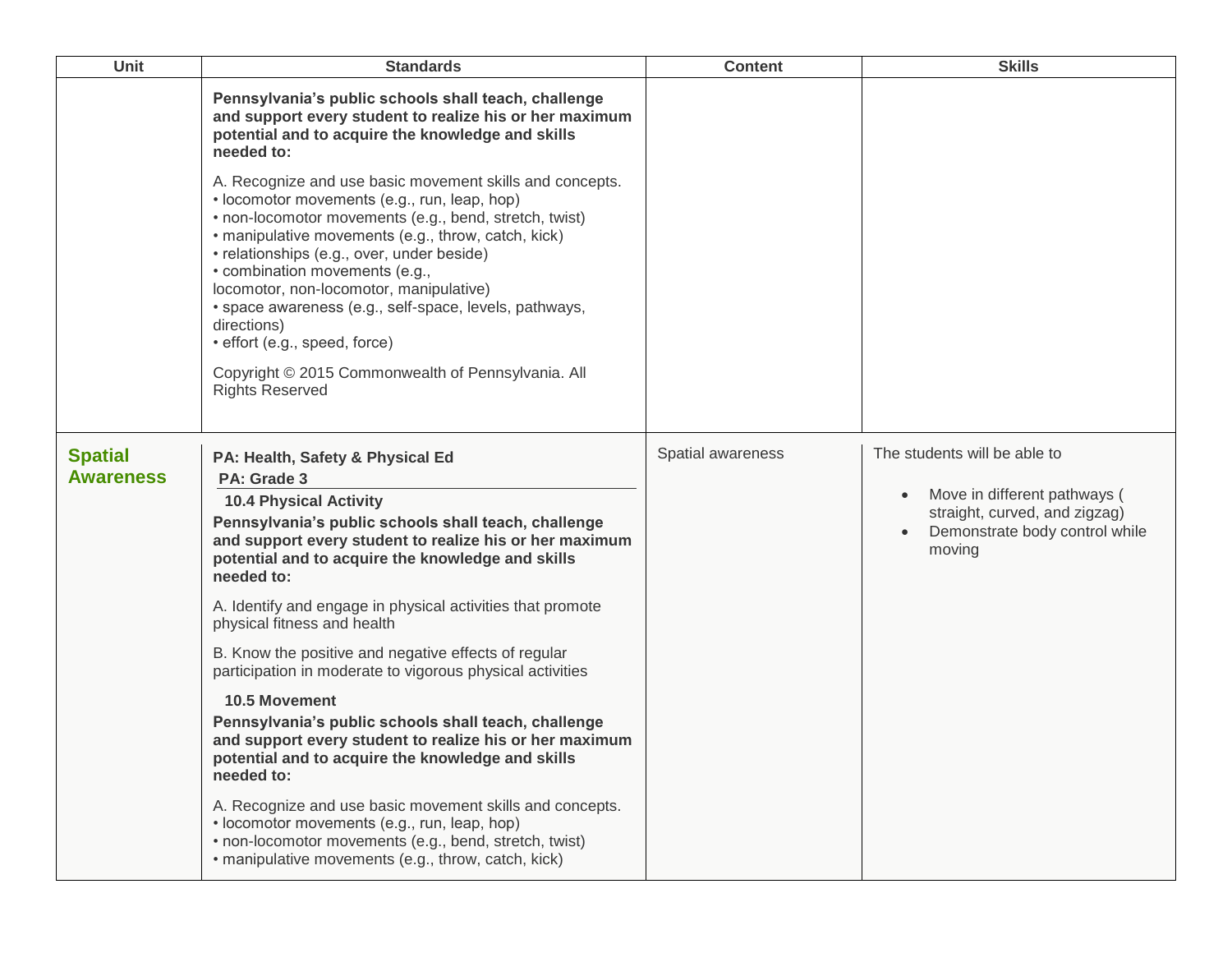| Unit              | <b>Standards</b>                                                                                                                                                                                                                                                                                                                                                                                                                                                                                                                                                                                                                                                                                                                                                                                                                                                                                                                                                                                                                                                                                                                    | <b>Content</b>          | <b>Skills</b>                                                                                                                                                    |
|-------------------|-------------------------------------------------------------------------------------------------------------------------------------------------------------------------------------------------------------------------------------------------------------------------------------------------------------------------------------------------------------------------------------------------------------------------------------------------------------------------------------------------------------------------------------------------------------------------------------------------------------------------------------------------------------------------------------------------------------------------------------------------------------------------------------------------------------------------------------------------------------------------------------------------------------------------------------------------------------------------------------------------------------------------------------------------------------------------------------------------------------------------------------|-------------------------|------------------------------------------------------------------------------------------------------------------------------------------------------------------|
|                   | • relationships (e.g., over, under beside)<br>• combination movements (e.g.,<br>locomotor, non-locomotor, manipulative)<br>· space awareness (e.g., self-space, levels, pathways,<br>directions)<br>· effort (e.g., speed, force)<br>Copyright © 2015 Commonwealth of Pennsylvania. All<br><b>Rights Reserved</b>                                                                                                                                                                                                                                                                                                                                                                                                                                                                                                                                                                                                                                                                                                                                                                                                                   |                         |                                                                                                                                                                  |
| <b>Directions</b> | PA: Health, Safety & Physical Ed<br>PA: Grade 3<br><b>10.4 Physical Activity</b><br>Pennsylvania's public schools shall teach, challenge<br>and support every student to realize his or her maximum<br>potential and to acquire the knowledge and skills<br>needed to:<br>A. Identify and engage in physical activities that promote<br>physical fitness and health<br><b>10.5 Movement</b><br>Pennsylvania's public schools shall teach, challenge<br>and support every student to realize his or her maximum<br>potential and to acquire the knowledge and skills<br>needed to:<br>A. Recognize and use basic movement skills and concepts.<br>· locomotor movements (e.g., run, leap, hop)<br>• non-locomotor movements (e.g., bend, stretch, twist)<br>• manipulative movements (e.g., throw, catch, kick)<br>• relationships (e.g., over, under beside)<br>• combination movements (e.g.,<br>locomotor, non-locomotor, manipulative)<br>· space awareness (e.g., self-space, levels, pathways,<br>directions)<br>· effort (e.g., speed, force)<br>Copyright © 2015 Commonwealth of Pennsylvania. All<br><b>Rights Reserved</b> | <b>Basic Directions</b> | The students will be able to:<br>Demonstrate locomotor<br>movement(walking, running,<br>galloping, skipping, jumping, and<br>hopping) using different directions |